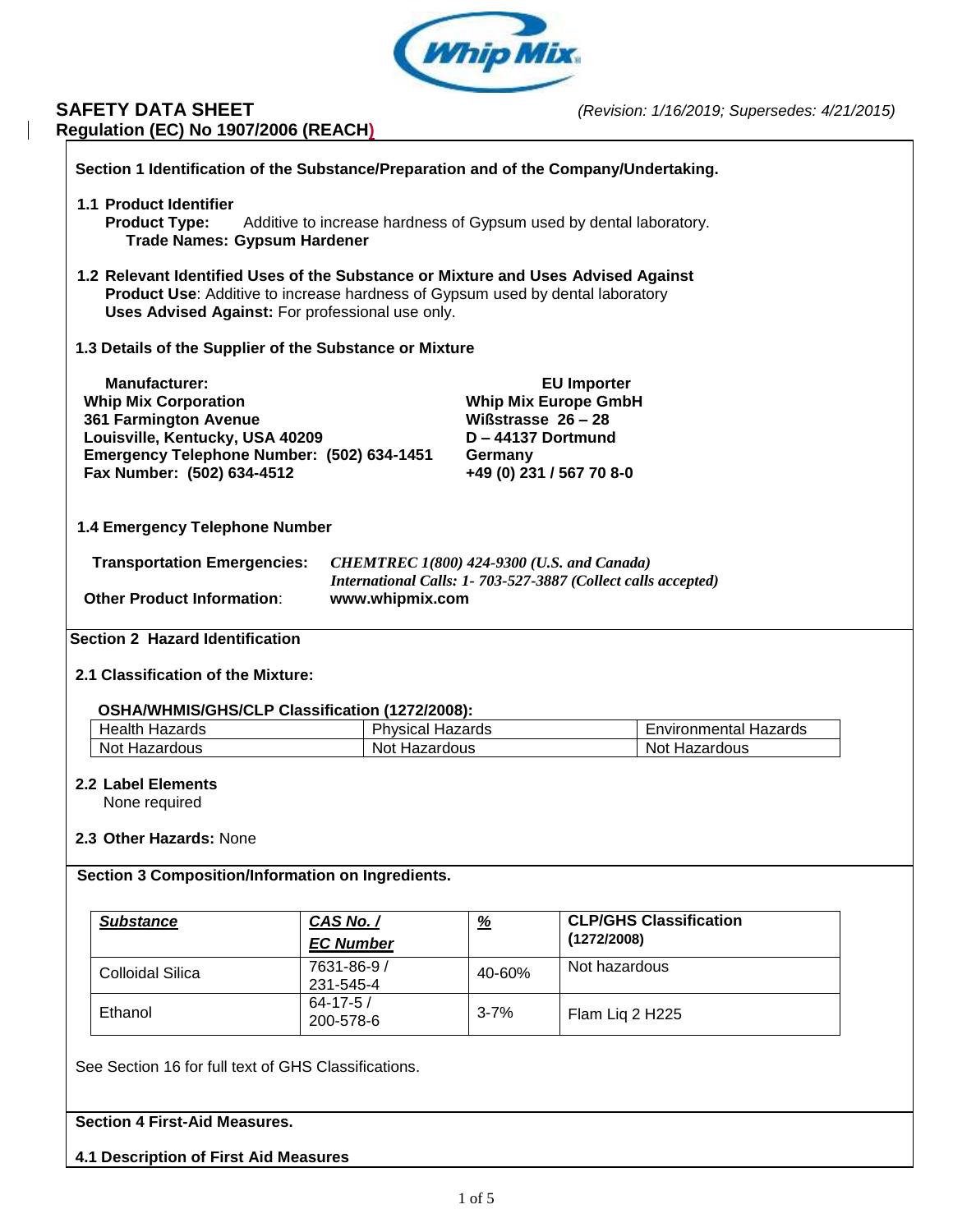**Inhalation:** No adverse effects expected. If vapors are inhaled and irritation is experienced, get medical attention. **Eyes:** Flush eyes with large quantities of water, holding the eyelids apart. If irritation persists, consult a physician. **Skin:** No first aid is required. Wash skin with soap and water. If irritation develops, get medical attention. **Ingestion:** No adverse effects expected. If large amounts are swallowed or if irritation or discomfort occurs, get medical attention.

**4.2 Most Important symptoms and effects, both acute and delayed:** May cause eye irritation. Prolonged skin contact may cause irritation. Inhalation of vapors may cause irritation to the nose, throat and upper respiratory tract. Swallowing may cause gastrointestinal irritation, nausea, vomiting and diarrhea.

**4.3 Indication of any immediate medical attention and special treatment needed**: Immediate medical attention is not required.

**Section 5 Fire-Fighting Measures.**

**5.1 Extinguishing Media:** Use media appropriate for the surrounding fire.

**5.2 Special Hazards Arising from the Substance or Mixture:** None known.

**5.3 Advice for Fire-Fighters:** Firefighters should wear full emergency equipment and approved positive pressure selfcontained breathing apparatus. Cool fire exposed containers with water.

### **Section 6 Accidental Release Measures.**

**6.1 Personal Precautions, Protective Equipment and Emergency Procedures:** Wear appropriate protective equipment. Avoid contact with eyes.

**6.2 Environmental Precautions:** Report releases as required by local and national authorities.

**6.3 Methods and Material for Containment and Cleaning Up:** Collect with an inert absorbent and place into an appropriate container for disposal. Wash spill site with water.

**6.4 Reference to Other Sections:** Refer to Section 8 for personal protective equipment and Section 13 for disposal information.

### **Section 7 Handling and Storage.**

**7.1 Precautions for Safe Handling**: Avoid contact with eyes. Wash thoroughly after handling. Keep containers closed when not in use.

**7.2 Conditions for Safe Storage, Including any Incompatibilities**: Store as directed on package insert.

**7.3 Specific end use(s):** 

**Industrial uses:** None identified

**Professional uses:** Additive to increase hardness of Gypsum used by dental laboratory

### **Section 8 Exposure Controls/Personal Protection**

# **8.1 Control Parameters:**

| Colloidal Silica (as silica,<br>amorphous) | 80 mg/m <sup>3</sup> TWA OSHA PEL<br>% SiO <sub>2</sub><br>10 mg/m <sup>3</sup> TWA Belgium OEL<br>4 mg/m <sup>3</sup> TWA, Germany MAK (inhalable aerosol)<br>2.4 mg/m <sup>3</sup> TWA (respirable), 6 mg/m <sup>3</sup> TWA (inhalable)                                                                                           |
|--------------------------------------------|--------------------------------------------------------------------------------------------------------------------------------------------------------------------------------------------------------------------------------------------------------------------------------------------------------------------------------------|
|                                            | Ireland OEL<br>2.4 mg/m <sup>3</sup> TWA (respirable), 6 mg/m <sup>3</sup> TWA (inhalable)<br>UK WEL                                                                                                                                                                                                                                 |
| Ethanol                                    | 1000 ppm TWA OSHA PEL<br>1000 ppm STEL ACGIH TLV<br>1000 ppm TWA Belgium OEL<br>1000 ppm TWA, 5000 ppm STEL France OEL<br>500 ppm TWA, 1000 ppm STEL Germany MAK<br>1000 ppm STEL Ireland OEL<br>1000 ppm STEL Spain OEL<br>500 ppm TWA, 1000 ppm STEL Sweden OEL<br>260 mg/m <sup>3</sup> TWA Netherland OEL<br>1000 ppm TWA UK WEL |

Refer to local regulations for exposure limits not listed above.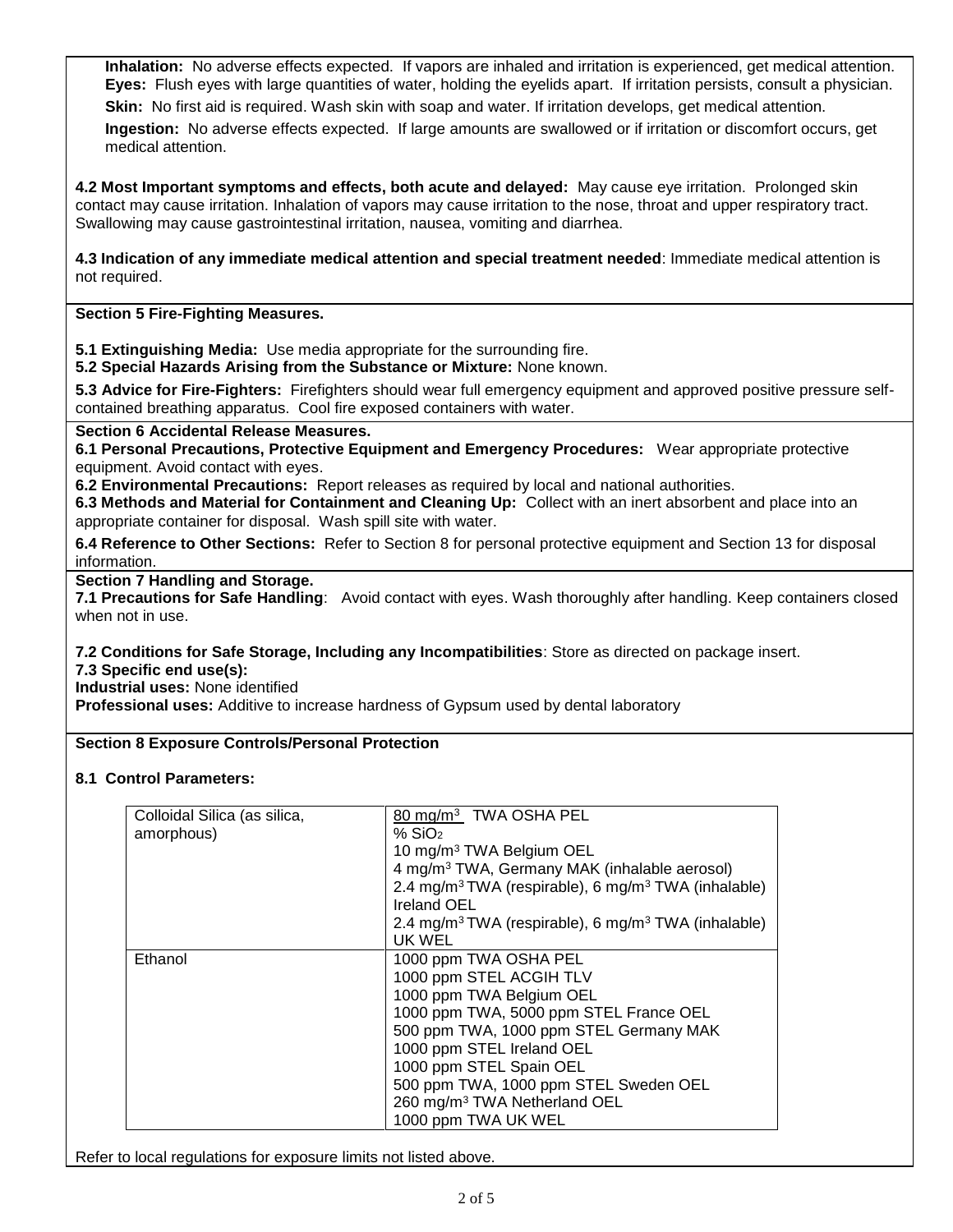# **8.2 Exposure Controls:**

**Recommended Monitoring Procedures:** None.

**Appropriate engineering controls:** Use adequate general or local exhaust ventilation to maintain exposure below occupational exposure limits.

## **Personal Protective Measurers**

**Respiratory protection:** None normally required. If the exposure levels are exceeded and irritation is experienced an approved dust/mist respirator appropriate for the form and concentration of the contaminants should be used. In the USA refer to OSHA regulations, in the EU refer to EN Standards (EN 149 or 405). Selection and use of respiratory equipment must be in accordance with applicable regulations and good industrial hygiene practice. **Skin protection:** None required. Wash hands thoroughly after handling. **Eye protection:** Wear safety glasses if contact is possible. In the EU refer to EN 166.

**Other:** Protective clothing as required to avoid prolonged skin contact.

### **Section 9 Physical and Chemical Properties.**

### **9.1 Information on basic Physical and Chemical Properties**

**Appearance:** Translucent liquid **Odor:** No odor

**Odor threshold:** Not available **pH:** 2.5 -3.0 **Melting point/freezing point:** Not available **Boiling point:** 212°F (100°C) **Flash point:** Not flammable **Evaporation rate:** Not available **Flammability (solid, gas):** Not applicable **Flammable limits: LEL:** Not flammable **UEL:** Not applicable **Vapor pressure:** Not available **Vapor density (air = 1):** Not available **Relative density:** 1.0 -1.2 @ 77°F **Solubility In Water:** Dispersible **Relative density: 1.0 -1.2 @ 77°F Partition coefficient: n-octanol/water:** Not available **Decomposition temperature:** Not available **Viscosity:** Max 6.0 cps @ 77ºF

**Explosive Properties:** Not applicable **Oxidizing Properties:** Not applicable

**Auto-ignition temperature:** Not applicable

**9.2 Other Information:** None available

**Section 10 Stability and Reactivity.**

- **10.1 Reactivity:** Not reactive.
- **10.2 Chemical stability:** Stable.
- **10.3 Possibility of hazardous reactions:** Not expected to be reactive.
- **10.4 Conditions to avoid:** None known.
- **10.5 Incompatible materials:** Avoid oxidizing agents and acids.
- **10.6 Hazardous decomposition products:** None known.

**Section 11 Toxicological Information.**

### **11.1 Information on Toxicological Effects:**

## **Potential Health Effects:**

**Eyes:** Test data shows this product may cause may cause mild irritation with redness and tearing **Skin:** Test data shows this product may cause mild skin irritation. **Ingestion:** Swallowing large amounts may cause gastrointestinal irritation, nausea, vomiting and diarrhea. **Inhalation:** No adverse effects are expected under normal use conditions. **Chronic Health Effects:** None known.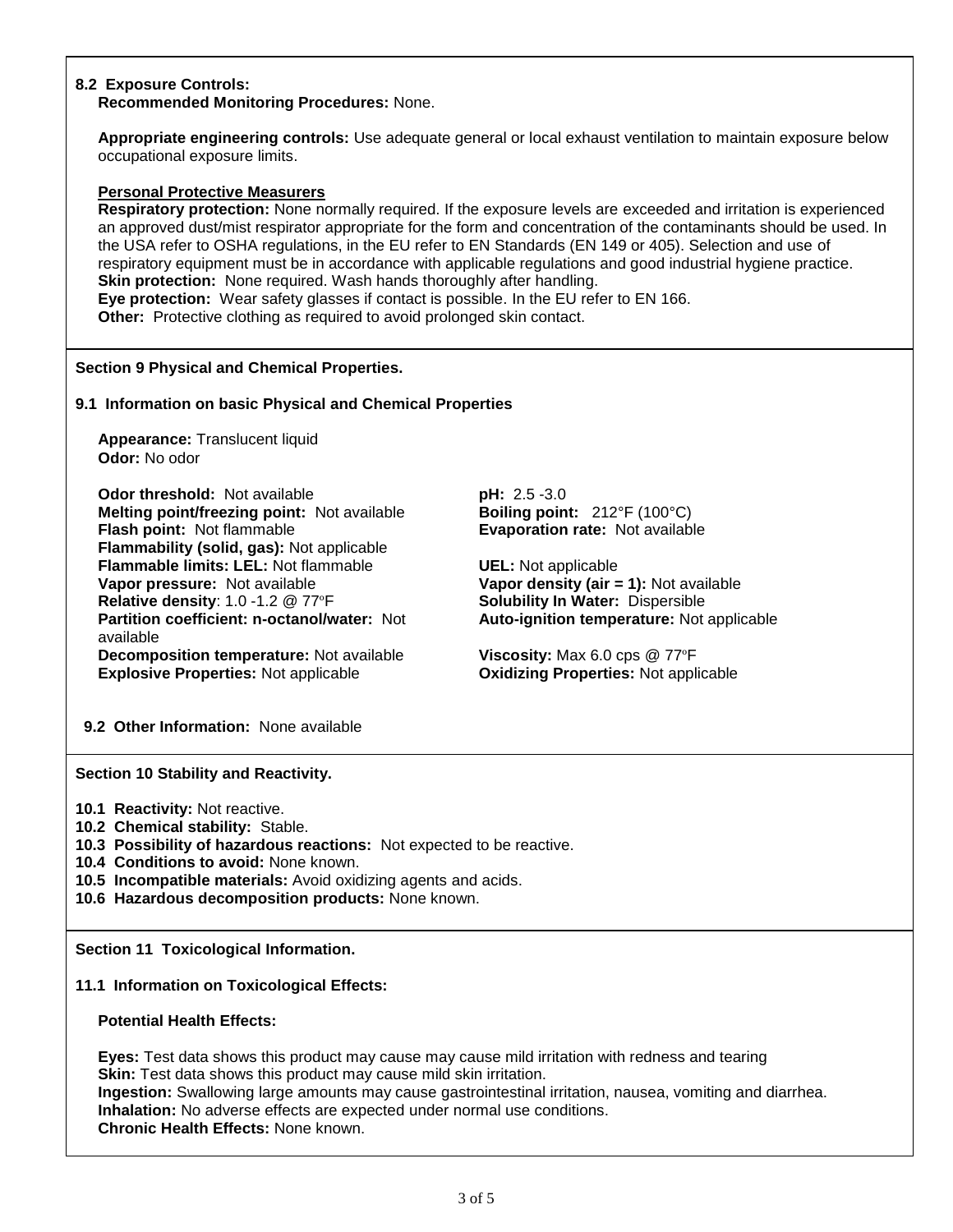# **Acute Toxicity Data:**

Product: Oral rat LD50 >34,000 mg/kg, Dermal rabbit LD50 >10,000 mg/kg

## **Section 12 Ecological Data.**

# **12.1 Ecotoxicity:**

Colloidal Silica: 96 hr LC50 Danio rerio >10,000 mg/L, 24 hr EC50 daphnia magna >1000 mg/L, 72 hr EC50 Desmodesmus subspicatus >10000 mg/L

Ethanol: 96 hr LC50 14.2 mg/L, 48 hr LC50 Ceriodaphnia dubia 5012 mg/L, 72 hr EC50 Chlorella vulgaris 275 mg/L

## **12.2 Persistence and degradability:** No data available.

**12.3 Bioaccumulative potential:** Ethanol has a BCF of 3. This suggests the potential for bioconcentration in aquatic organisms is low.

**12.4 Mobility in soil:** Ethanol is highly mobile in soil.

- **12.5 Results of PBT and vPvB assessment:** Components do not meet the criteria of PBT or vPvB.
- **12.6 Other adverse effects:** Not required.

**Section 13 Disposal Considerations.**

**13.1 Waste Treatment Methods:** Dispose in accordance with all national and local regulations.

**Section 14. Transport Information.**

|                     | <b>14.1 UN</b><br><b>Number</b> | 14.2 UN Proper<br><b>Shipping Name</b> | 14.3 Hazard<br>Class(s) | 14.4 Packing<br>Group | <b>14.5 Environmental</b><br><b>Hazards</b> |
|---------------------|---------------------------------|----------------------------------------|-------------------------|-----------------------|---------------------------------------------|
| <b>US DOT</b>       |                                 | Not Regulated                          |                         |                       |                                             |
| <b>Canadian TDG</b> |                                 | Not Regulated                          |                         |                       |                                             |
| EU ADR/RID          |                                 | Not Regulated                          |                         |                       |                                             |
| <b>IMDG</b>         |                                 | Not Regulated                          |                         |                       |                                             |
| <b>IATA/ICAO</b>    |                                 | Not Regulated                          |                         |                       |                                             |

## **14.6 Special precautions for User:** Not applicable

**14.7 Transport in Bulk According to Annex III MARPOL 73/78 and the IBC Code):** Not applicable – product is transported only in packaged form.

# **Section 15 Regulatory Information.**

# **15.1 Safety, Health and Environmental Regulations/Legislation Specific for the Substance or Mixture**

# **US Regulations**

**SARA Section 313 (40 CFR 372):** This product contains the following toxic chemical(s) subject to reporting requirements of SARA 313: Isopropanol, Methanol, and Methyl Isobutyl Ketone

**SARA Section 311/312 (40 CFR 370) Hazard Categories:** Not hazardous

**Comprehensive Environmental Response and Liability Act of 1980 (CERCLA):** This product is not subject to CERCLA reporting requirements. Many states have more stringent release reporting requirements. Report spills required under federal, state and local regulations.

**California:** This product contains the following substances known to the state of California to cause cancer and/or reproductive toxicity:

| Methanol               | 67-56-1  | $< 0.1\%$ |
|------------------------|----------|-----------|
| Methyl Isobutyl Ketone | 108-10-1 | $< 0.1\%$ |

### **International Chemical Inventories**

**Australia:** All of the components in this product are listed on the Australian Inventory of Chemical Substances (AICS) or